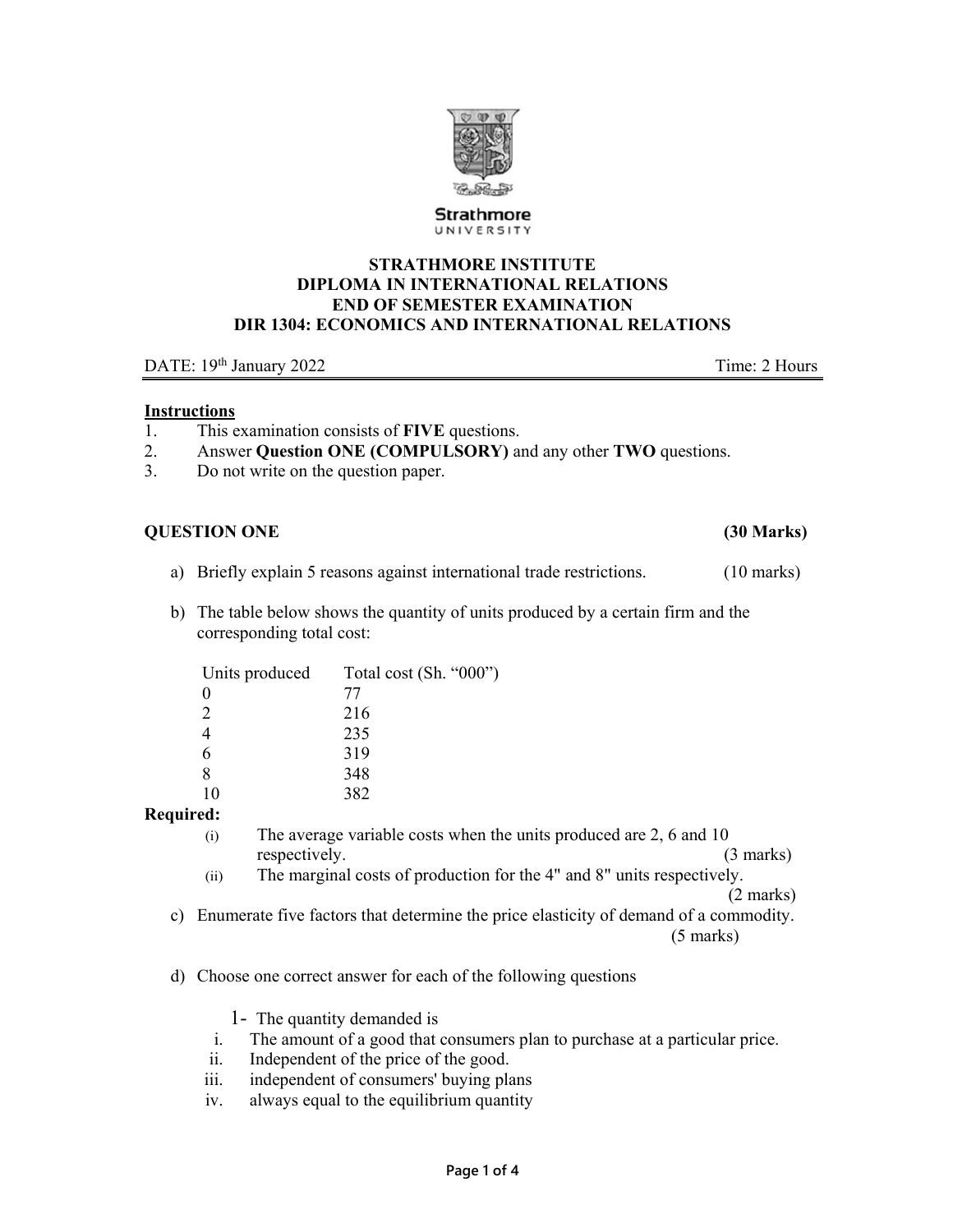(1 mark)

2- In 2019, there were 500,000 Charcoal grills demanded at a price of Kshs.5, 000. In 2020 there were more than 500,000 charcoal grills demanded at the same price. This increase could be the result any of the following EXCEPT

- i. An increase in the supply of gas grills.
- ii. An increase in population.
- iii. An increase in income if gas grills are a normal good.
- iv. A fall in the price of natural gas, a complement for a gas grill.

(1 mark)

- 3- A change in the price of a good
- i. Shifts the good's demand curve but does not cause a movement along it.
- ii. Does not shift the good's demand curve but does cause a movement along it.
- iii. Shifts the good's demand curve and also causes a movement along it.
- iv. Neither shifts the good's demand curve nor causes a movement along it.

(1 mark)

- 4- The law of demand implies that if nothing else changes, there is:
- i. A linear relationship between price of a good and the quantity demanded.
- ii. A positive relationship between the price of a good and the quantity demanded.
- iii. A negative relationship between the price of a good and the quantity demanded.
- iv. Exponential relationship between price of a good and the quantity demanded.

(1 mark)

(1 mark)

- 5- The demand for a good increases when the price of a substitute \_\_\_\_\_\_\_\_ and also increases when the price of a complement \_\_\_\_\_\_\_\_.
- i. falls; falls
- ii. rises; falls
- iii. rises; rises
- iv. falls; rises

6- When economists speak of preferences as influencing demand, they are referring to

- i. The availability of a good to all income classes.
- ii. Directly observable changes in prices and income.
- iii. The excess of wants over the available supplies.
- iv. An individual's attitudes toward goods and services.

(1 mark)

- 7- The price of jet fuel falls. This fall shifts the
- i. Supply curve of airplane trips rightward.
- ii. Demand curve for airplane trips leftward.
- iii. Demand curve for airplane trips rightward.
- iv. Supply curve of airplane trips leftward.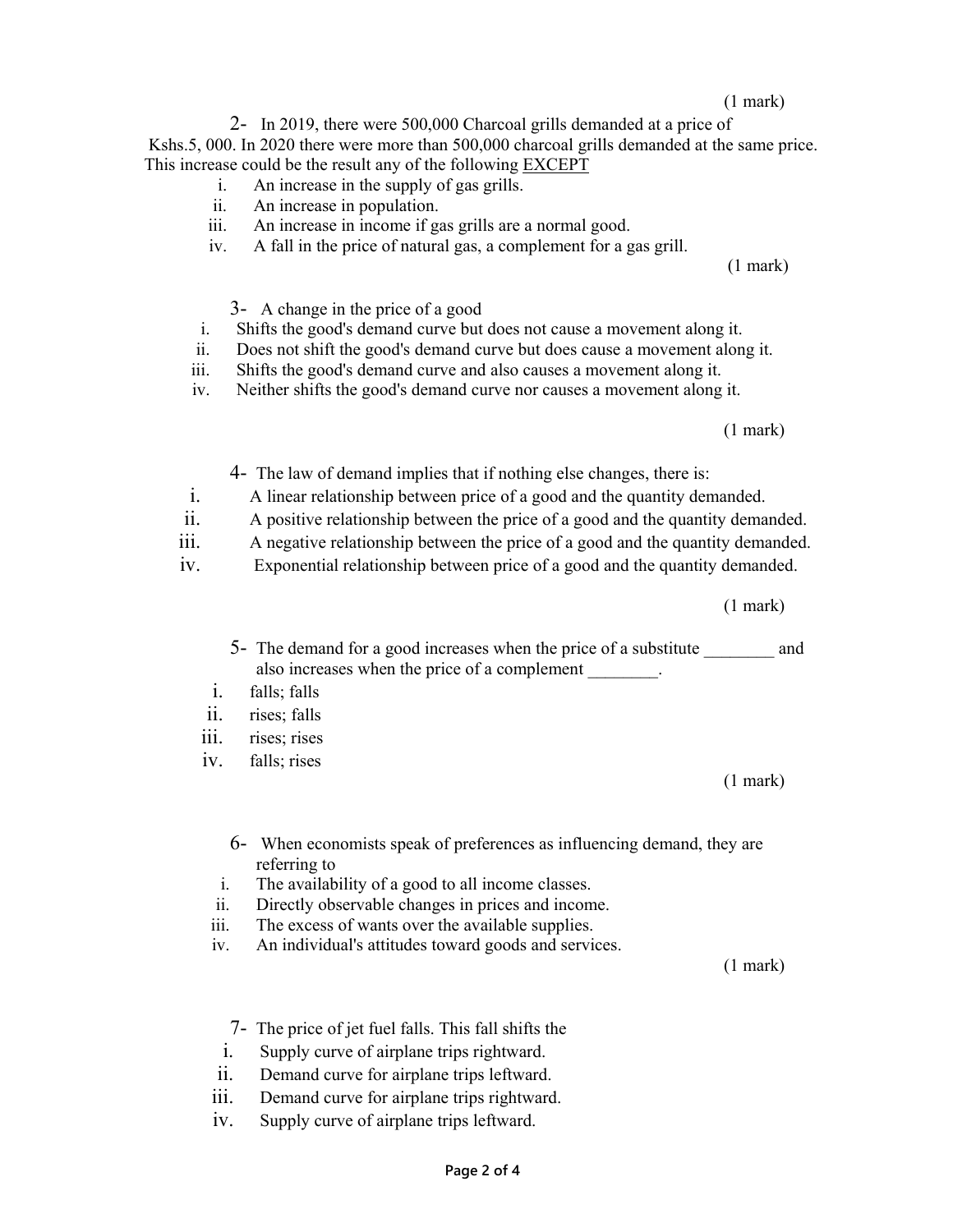- 8- If there is surplus of a good, then the quantity demanded \_\_\_\_\_\_\_\_ the quantity supplied and the price will  $\qquad \qquad$ .
- i. is less than; rise
- ii. is less than; fall
- iii. is greater than; fall
- iv. is greater than; rise

(1 mark)

- 9- You notice that the price and quantity of wheat both decrease. This observation can be the result of the
	- i. Demand curve for wheat shifting leftward.
	- ii. Supply curve of wheat shifting rightward.
	- iii. Demand curve for wheat shifting rightward.
	- iv. Supply curve of wheat shifting leftward.

(1 mark)

- 10- A technological improvement lowers the cost of producing coffee. At the same time, consumers' preferences for coffee increase. The equilibrium price of coffee will
	- i. Rise, fall, or stay the same, depending on the relative size of the shifts in the demand and supply curves.
	- ii. Remain the same.
- iii. Fall.
- iv. Rise

(1 mark)